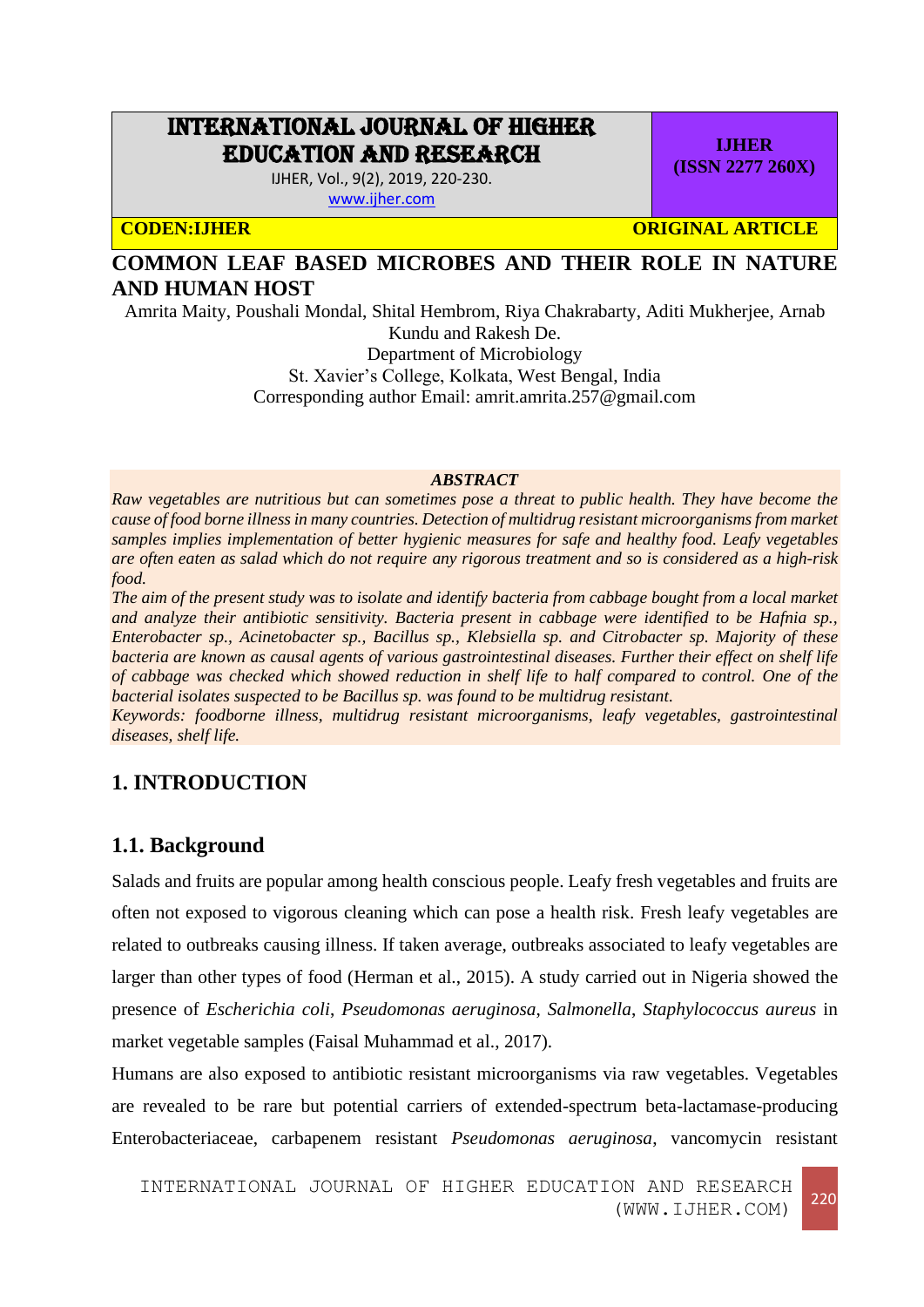enterococci and linezolid-resistant staphylococci (Hölzel et al., 2018). A study conducted by Hasan et al. (2011) showed the presence of *Bacillus cereus*, *Salmonella* and *E. coli* O157:H7 in raw vegetables. These isolates exhibited resistance to a wide range of antibiotics. This indicates the need of implementation of proper hygienic measures. Harmless bacteria can also enter the human intestine due to consumption of raw vegetables which can pass their plasmids to pathogenic bacteria enabling them to survive the changing environment in the intestine and cause diseases. Food spoilage is a metabolic process which makes food undesirable for consumption. Spoilage of fruits and vegetables occur at the time of harvesting, transportation, storage, marketing and processing. Microbial spoilage of food can be caused due to the presence of fungi, bacteria, yeast and moulds. It is estimated that 36% of vegetable spoilage is caused by soft rot bacteria. Common pathogens causing this rot are *Alternaria*, *Botrytis*, *Erwinia*, *Pseudomonas* etc. (Rawat, 2015)

### **1.2. Objectives**

Isolation and characterization of microorganisms from leaf of fresh cabbage, check their sensitivity to different antibiotics and their effect on shelf life of cabbage.

# **2. MATERIALS AND METHODS:**

#### **2.1. Collection of vegetable:**

We have selected cabbage (*Brassica oleracea*) leaves as our test sample. The left overs of cabbage leaves were collected from the local market area of Bandel. The leaves were collected with sterile forceps into a sterile zip-lock bag.

# **2.2. Processing of vegetable:**

The collected leaf samples in the zip-lock bag was opened into the Laminar air flow. The leaf was placed on a sterile petri-plate. With a sterile scalpel the leaves were cut into smaller pieces. 1g of the leaf was measured on a weighing machine. This 1g leaf sample was placed in 10ml of sterile distilled water. This becomes the stock. This stock was serially diluted up to  $10^{-3}$ . From each dilutions 100µl was plated on different agar plates.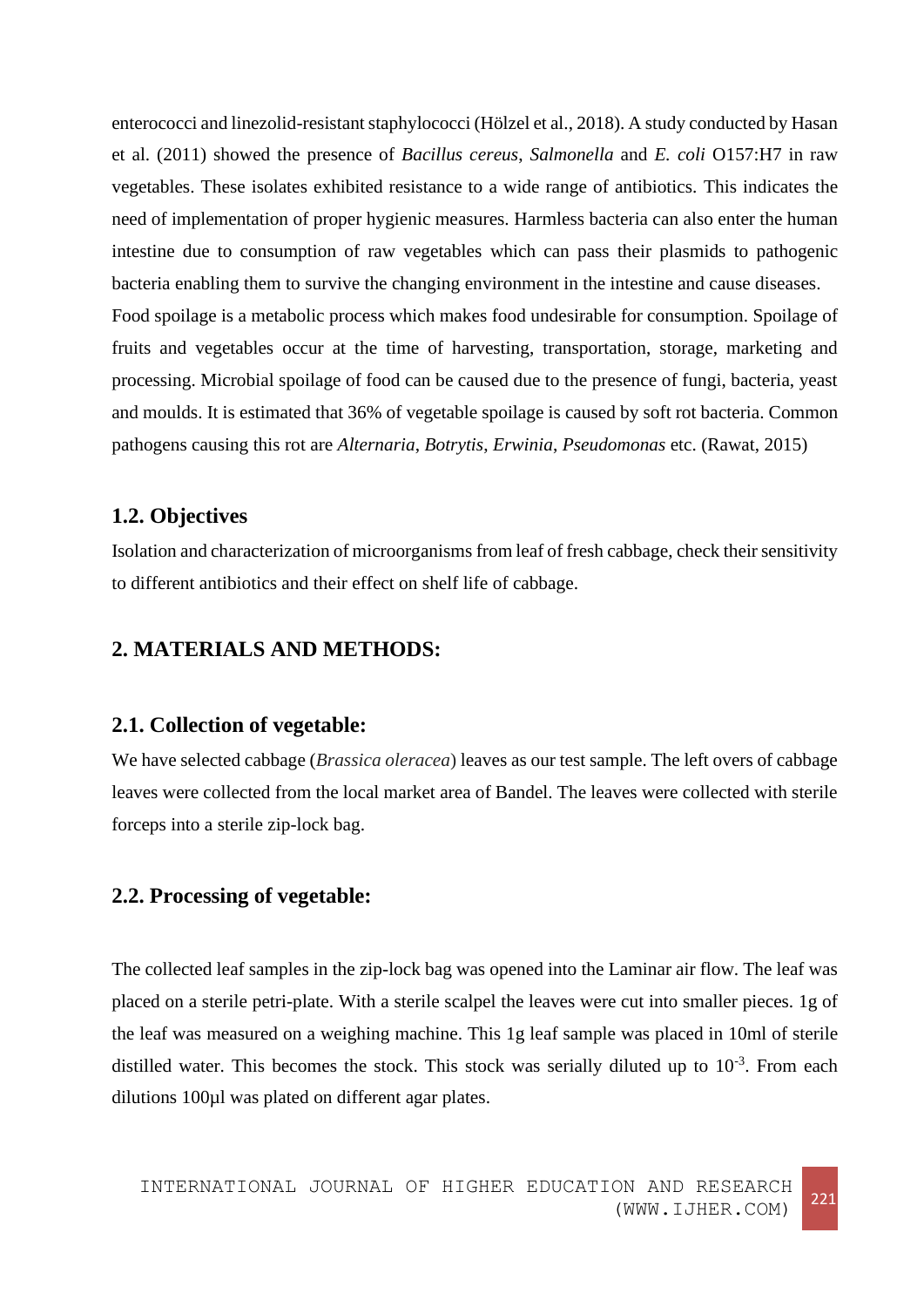### **2.3. Media used for the isolation of bacteria from samples:**

Nutrient media, Eosin Methylene Blue Agar, Chromogenic Agar Media, MacConkey agar**,** Blood agar, Brilliant Green Agar medium.

#### **2.4. Microbiological analysis and biochemical tests:**

IMViC test, Catalase test, Gram staining.

#### **2.5. Antimicrobial susceptibility test:**

The disk diffusion susceptibility method is simple and practical and has been well-standardized. The test was performed by spreading bacterial inoculum of organism 1,2,3,4,5 and 6 to the surface of Mueller-Hinton agar plate. Up to 10 commercially-prepared, fixed concentration, paper antibiotic disks were placed on the inoculated agar surface. Plates were then incubated for 24 h at 35°C prior to determination of results. The zones of growth inhibition around each of the antibiotic disks were measured. The diameter of the zone is related to the susceptibility of the isolates and to the diffusion rate of the drug through the agar medium.

# **2.6. Effect on shelf life of vegetable:**

To check the shelf life of cabbage by the particular isolated organisms, the freshly market bought cabbage leaves were first cut into pieces and was washed properly and kept under UV exposure for a long time. The cabbage leaves were then put into the sterilized zip-lock bags. Each bag was marked as org.1, 2, 3, 4, 5, 6, mixed and control and so were the organisms inoculated respectively. The zip-lock cabbage bags were kept under room temperature. It was analyzed and weighed for two weeks.

# **3. RESULTS:**

# **3.1. Identification and characterization:**

Six isolates were collected from cabbage sample. These isolates were identified by gram staining and biochemical tests (table no. 1). They were grown in different types of media for further characterization. Organism 1, 2, 3, 4, 5 and 6 were suspected to be *Hafnia* sp., *Enterobacter* sp., *Acinetobacter* sp., *Bacillus* sp., *Klebsiella* sp. and *Citrobacter* sp. respectively.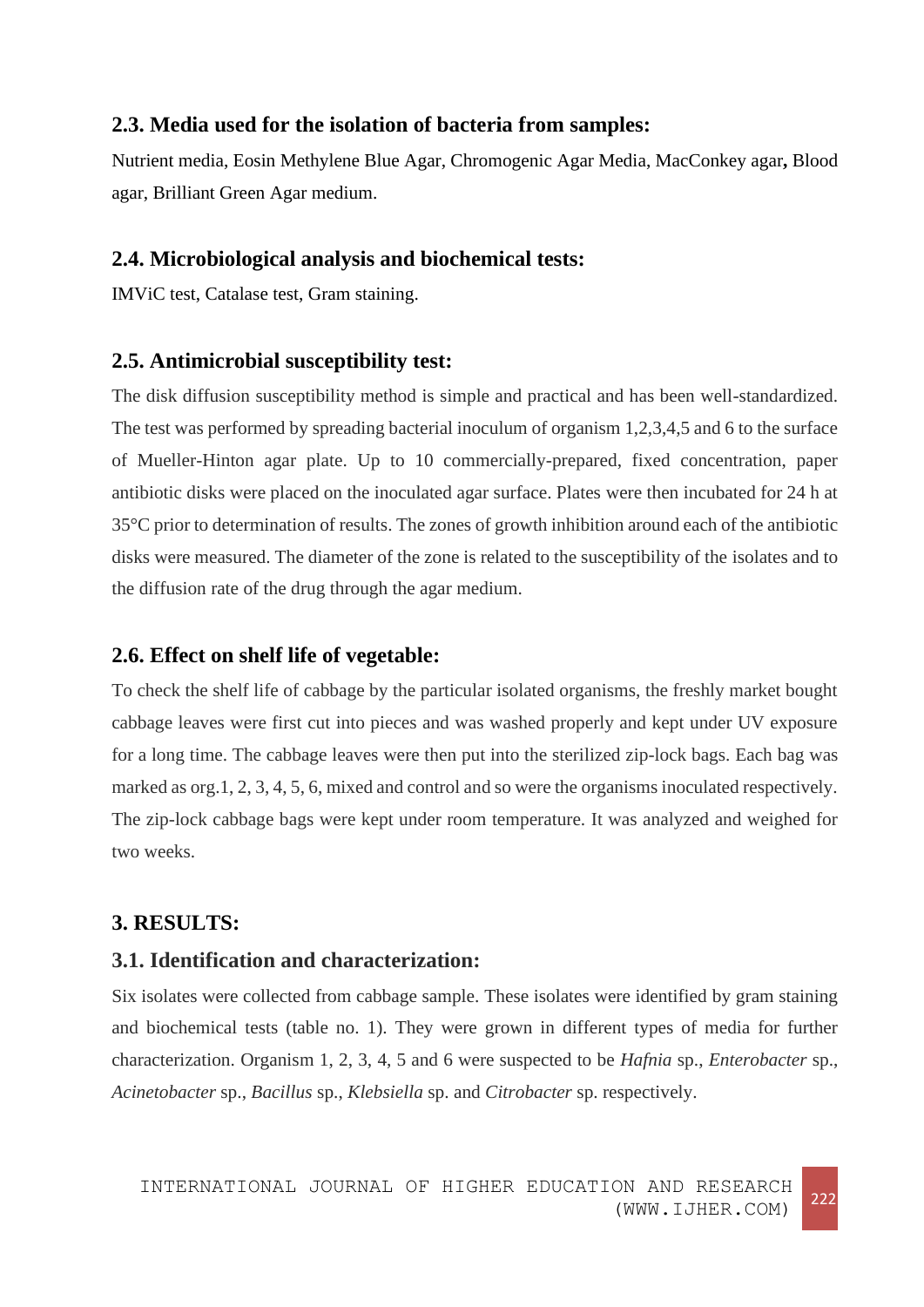#### **3.2. Antibiotic sensitivity test:**

The antibiotic sensitivity pattern of the isolates was determined by disc diffusion method (table no. 2). Organism 4 was resistant to each antibiotic tested against it. Organism 3 was found resistant to ampicillin as well as linezolid and organism 2 was resistant to ciprofloxacin only.

#### **3.3. Effect on shelf life of cabbage:**

Effect of each isolate and their consortium on shelf life of cabbage with respect to the control (inoculated with only sterile distilled water) was analysed. Deterioration in the quality of cabbage was comparatively more in case of consortium of the isolates. Shelf life of cabbage was approximately 10 days for control whereas it was reduced to 5 days in case of consortium of isolates. Organism 1 and 4 contributed more towards the decrease in shelf life of cabbage. (table no. 3).

# **4. DISCUSSION:**

Micro-organisms present in fresh vegetables & fruits are introduced by irrigation water, field run off water, micro-flora of the storage place, individuals handling it, marketplace environment. The type & characteristics of the microflora reflects the hygiene status of its farm &market. Importance of this study lies in the proper upgradation of hygiene status & irrigation practices to prevent occurrence of pathogenic microorganisms if found [\(Harding](http://ascidatabase.com/author.php?author=M.W.&last=Harding) *et al.*, 2017).

A cabbage was purchased from Bandel, West Bengal for its microbial characterization & identification. Cabbage is widely cultivated & highly consumed by the masses in West Bengal. Microbial assessment of cabbage is highly significant because of its use in salads & sandwich which does not involve any cooking reducing / destroying any sort of micro-organisms present. (Erickson, 2010)

The bacteria present in cabbage are suspected to be *Hafnia* sp., *Enterobacter* sp., *Acinetobacter*  sp., *Bacillus* sp*., Klebsiella* sp.*, Citrobacter* sp. (Plews *et al*. 1985, Prashanth *et al*. 2000, Gundogan *et al*. 2011, Baral *et al*. 2018)*.* This data raises questions about health status since *Hafnia* spp*.* are known to cause intestinal & extra-intestinal infection and *Klebsiella* sp*.* is associated with

INTERNATIONAL JOURNAL OF HIGHER EDUCATION AND RESEARCH (WWW.IJHER.COM) <sup>223</sup>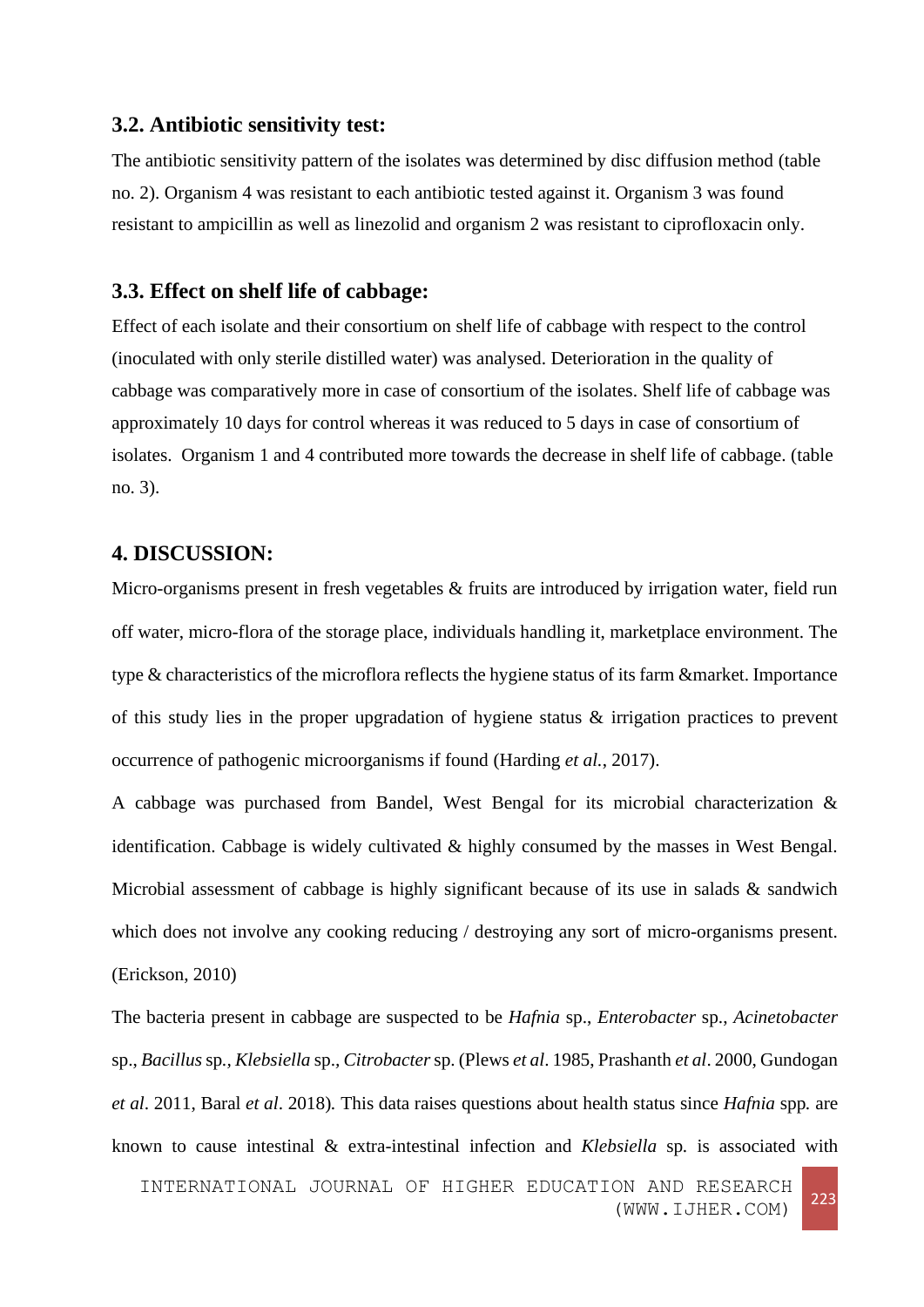gastrointestinal diseases such as crohn's disease, ulcerative colitis as well as colorectal cancer (Kaur *et al.*, 2018). *Citrobacter* sp*.* can be isolated from blood, pleural space, or abdominal cavity which strongly suggests that the upper gastrointestinal (or biliary) tract is the site of significant pathologic disease (Lew *et al*., 1984). *Enterobacter* sp*.* is mainly found related to nosocomial infections and *Acinetobacter* causes nosocomial & healthcare associated infection while some members of the *Bacillus* genus are reported to be the cause of diarrhea (Wong *et al*. 2017, Guentzel *et al*. 1996, *www.foodsafety.gov*).

Organism 4 exhibited multidrug resistance by giving no inhibition zone surrounding the antibiotic discs used as assessed by Kirby Bauer method. The other micro-organisms showed its resistance to varying degrees. Organism showed resistance against ciprofloxacin (table 2).

The isolated bacteria are inoculated in sterilized cabbage leaves kept at room temperature to determine its spoilage activity. Gradual reduction in leaves' mass occurred with changes in appearance over the weeks. This was done to determine the shelf life of cabbage if infected by the isolated bacteria.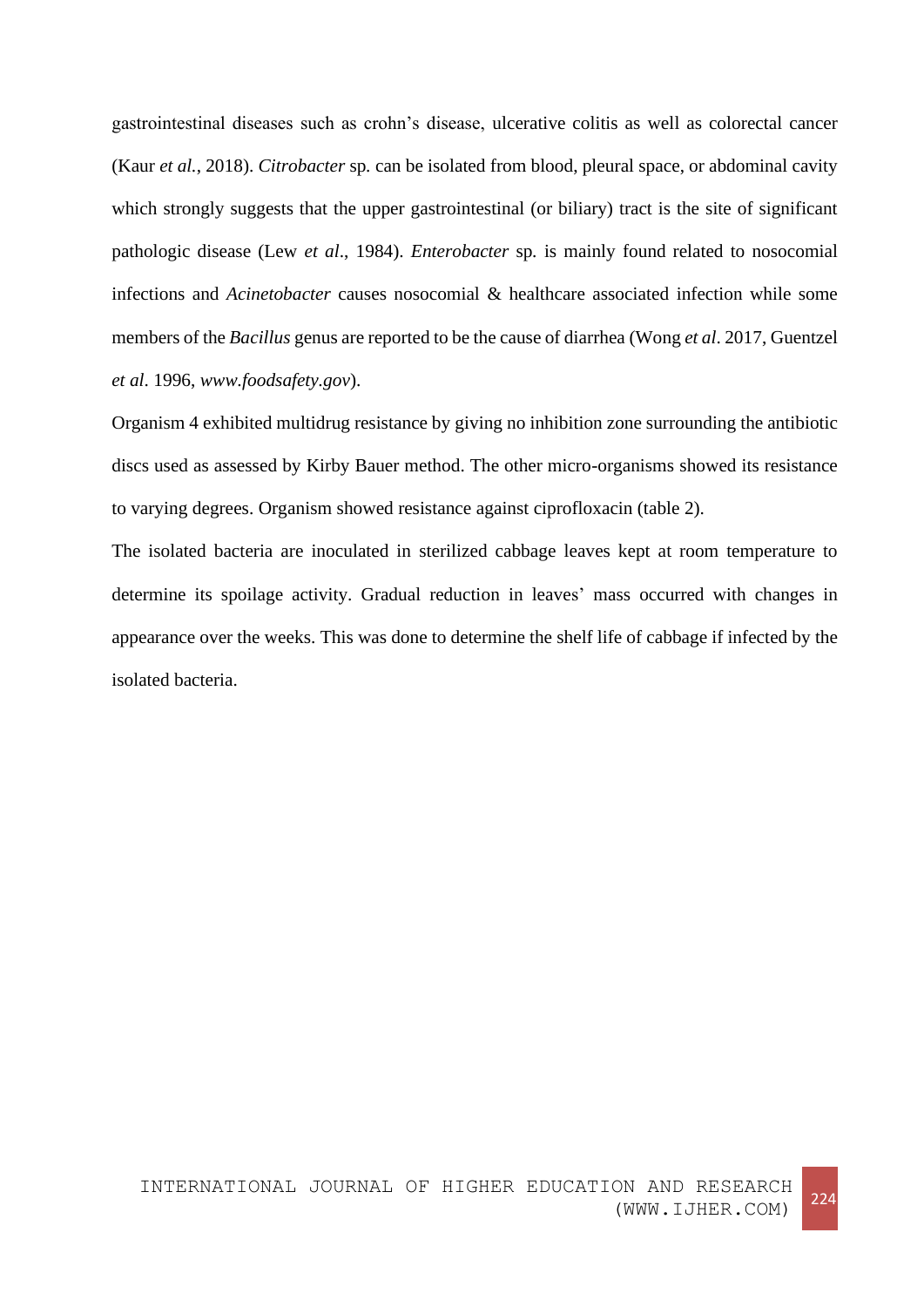Table no.1: Identification and characterization

**+** positive test

- negative test negative test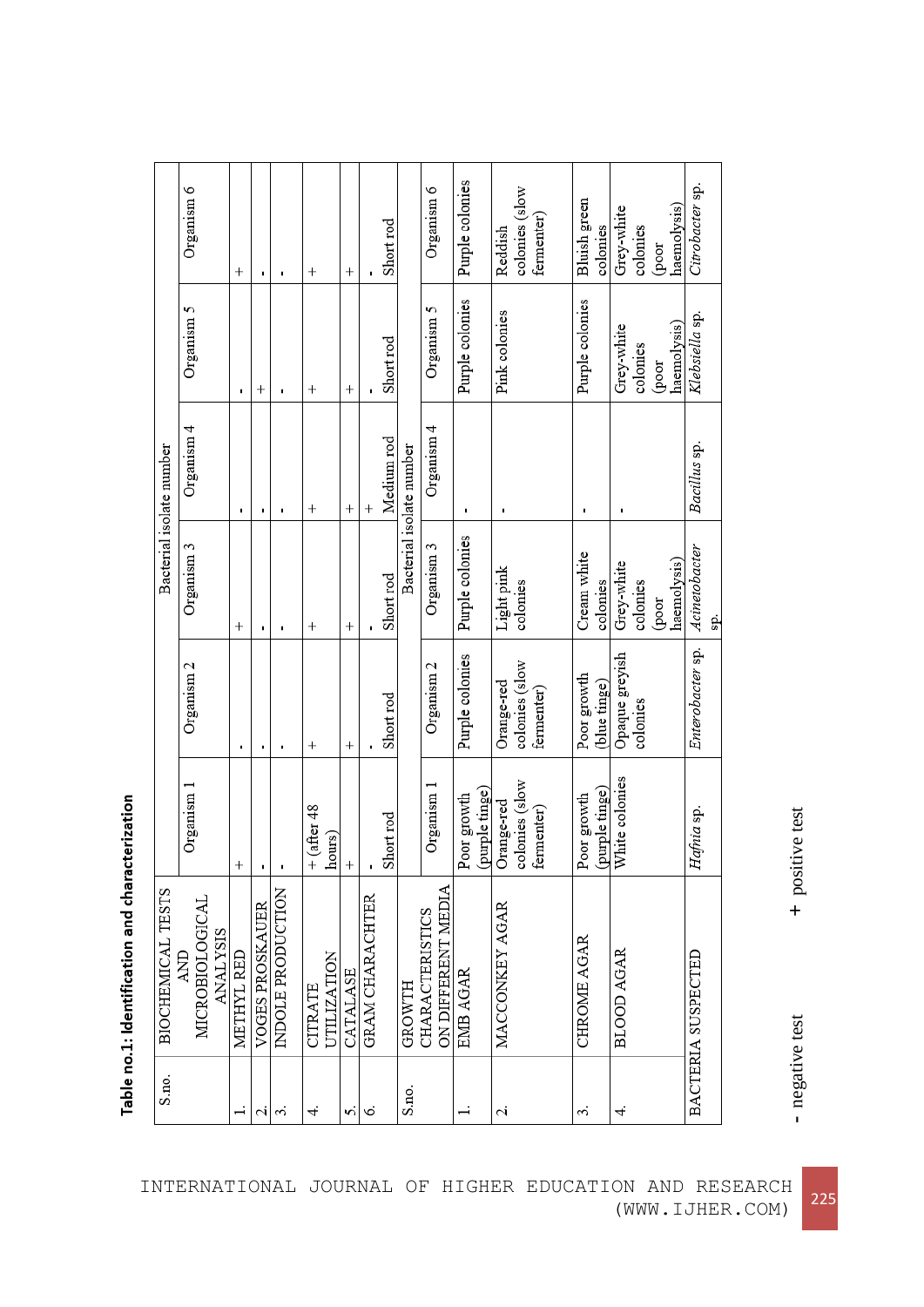| INHIBITION ZONE DIAMETER (in cm) | Organism 6                | 2.5               | 1.4            | $\overline{1}$    | 2.2            | 1.5             | 1.8             | 2.3             | $\frac{3}{2}$ | 2.2               | 2.5                        | ı                      |
|----------------------------------|---------------------------|-------------------|----------------|-------------------|----------------|-----------------|-----------------|-----------------|---------------|-------------------|----------------------------|------------------------|
|                                  | Organism 5                | $\overline{0.8}$  | 1.7            | $\overline{0}$ .0 | 2.2            | $\frac{8}{2}$   | 1.3             | 1.4             | 1.6           | 2.3               | 1.6                        | ٠                      |
|                                  | Organism 4                | $\circ$           | ٠              | 0                 | $\circ$        | $\circ$         | ı               | $\circ$         | $\circ$       | $\circ$           | $\circ$                    | $\circ$                |
|                                  | Organism 3                | $\circ$           | ı              | 0                 | $\Box$         | I               | 2.3             | 1.2             | 1.3           | 2.9               |                            | ٠                      |
|                                  | Organism <sub>2</sub>     | $\Box$            | ٠              | 1.2               | 2.8            | $\frac{0.9}{0}$ | ξ               | 2               |               | 2.5               | 1.6                        | ı                      |
|                                  | Organism 1                | 2.3               | ٠              | 2.5               | $\circ$        | 1.2             | ı               | 2.7             | 2             | $\overline{0}$ .0 | 2.1                        | 2                      |
| DISK<br>POTENCY                  | $\left(\text{mcg}\right)$ | $\overline{10}$   | 30             | 30                | S              | 300             | $\overline{10}$ | $\overline{10}$ | 30            | $\overline{10}$   | 30                         | 30                     |
| CODE<br>DISK                     |                           | AM                | ΧÁ             | LZ                | RC             | ED              | ğ               | Σ               | Ë             | <b>NS</b>         | $\overline{A}\overline{G}$ | F                      |
| <b>ANTIMICROBIAL</b><br>AGENT    |                           | <b>AMPICILLIN</b> | NALIDIXIC ACID | LINEZOLID         | CIPROFLOXACIN  | NITROFURANTOIN  | MEROPENEM       | <b>IMPENEM</b>  | TETRACYCLINE  | STREPTOMYCIN      | AMOXY/CLAV                 | <b>CHLORAMPHENICOL</b> |
| S.no.                            |                           | $\overline{a}$    | 2.             | 3.                | $\overline{+}$ | 5.              | Ó.              | 7.              | ∞             | o,                | 10.                        | $\exists$              |

Table no.2: Antimicrobial sensitivity

INTERNATIONAL JOURNAL OF HIGHER EDUCATION AND RESEARCH (WWW.IJHER.COM) <sup>226</sup>

**-** not tested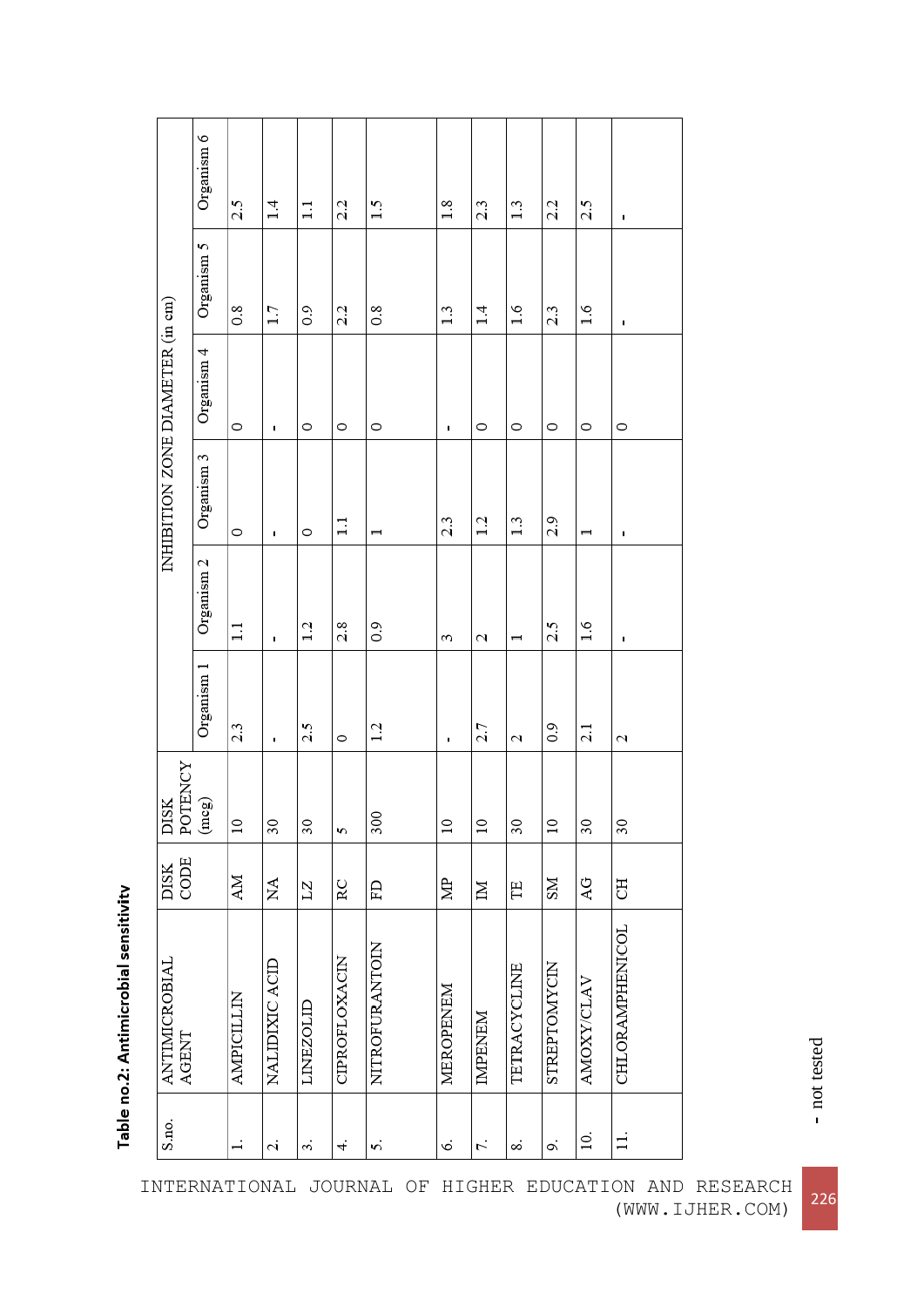

**Fig.1. inhibition zone diameter (in cm) for the 6 isolates with different antibiotics.**

INTERNATIONAL JOURNAL OF HIGHER EDUCATION AND RESEARCH (WWW.IJHER.COM) <sup>227</sup>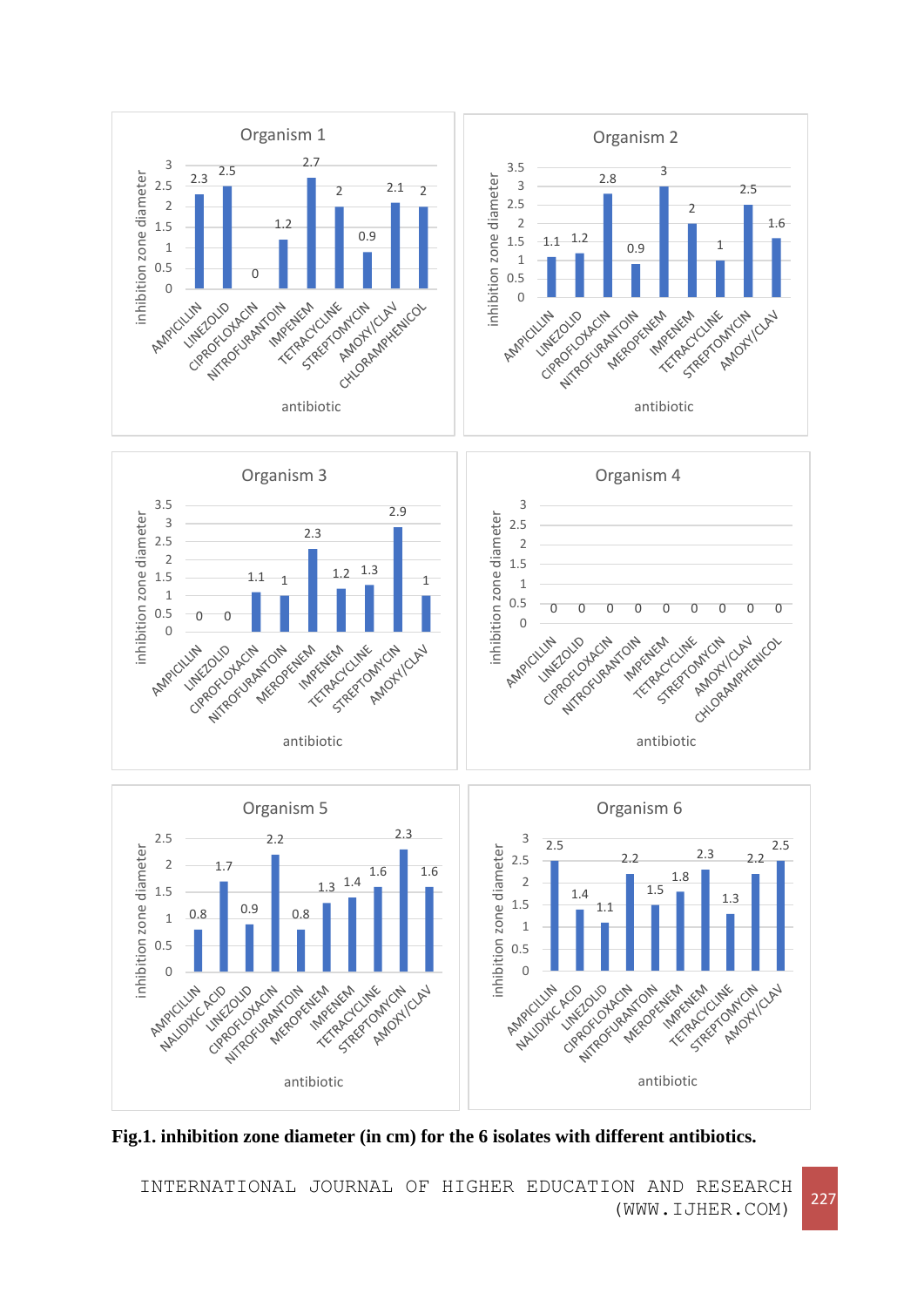| (200µl)<br>Control            | 4.20                |                  | 3.72                |                         | 3.40                | Brownish                                       |
|-------------------------------|---------------------|------------------|---------------------|-------------------------|---------------------|------------------------------------------------|
| (30µl each)<br>Mixed          | 6.48                |                  | 5.73                | (bad odour)<br>Brown    | 5.05                | (bad odour)<br>Brown                           |
| Organism<br>$6(200 \mu l)$    | 3.00                |                  | 2.43                | Brownish                | 2.12                | (bad odour)<br>Brown                           |
| Organism<br>$5(200 \mu l)$    | 3.21                |                  | 2.71                |                         | 2.30                | (bad odour)<br>Brown                           |
| Organism<br>$4(200 \mu l)$    | 7.15                |                  | 6.47                | (bad odour)<br>Brown    | 6.00                | Brown                                          |
| Organism<br>$3(200 \mu l)$    | 4.50                |                  | 3.80                | brownish                | 3.37                | (bad odour) [(bad odour) [(bad odour)<br>Brown |
| Organism<br>$2(200\mu\rm{I})$ | 4.40                |                  | 3.80                | Brownish                | 3.40                | Brown                                          |
| Organism<br>$1(200 \mu l)$    | 8.55                |                  | 7.97                | Brown<br>odour)<br>(bad | 7.50                | Brown<br>odour)<br>(bad                        |
| OBSERVATION                   | weight (g)<br>Fresh | change<br>Colour | weight (g)<br>Fresh | change<br>Colour        | weight (g)<br>Fresh | Colour<br>change                               |
|                               | DAY                 |                  | DAY                 |                         | DAY<br>그            |                                                |

Table no. 3: Effect on shelf life

**-** no change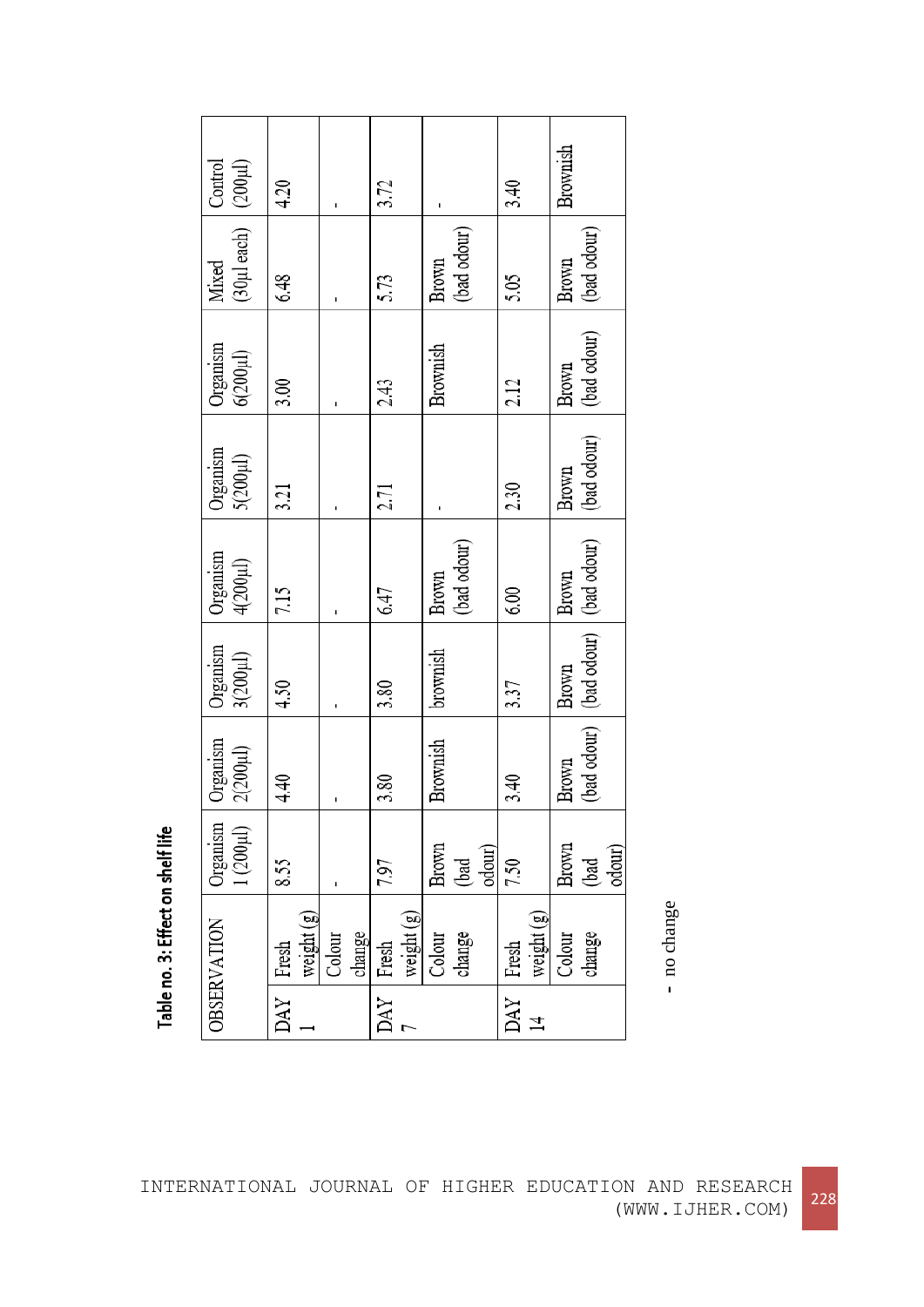

**Fig.2. loss in weight of cabbage leaves at day 7 and day 14 w.r.t. the day of inoculation.**

# **REFERENCES:**

- Baral, N., Nayak, N., Shrestha, R., Parajuli, R., Hamal, D., Bhatta, D. R., Gowda, S., Gokhale. S. 2018. *Hafnia alvei* bacteraemia following bronchopneumonia in an eleven-month-old child: a case report from a tertiary care hospital in Nepal. *Int J Adv Life Sci Res*. 1(2):34-43.
- Erickson,M. C. 2010. Microbial Risks Associated with Cabbage, Carrots, Celery, Onions, and Deli Salads Made with These Produce Items. *Comprehensive Reviews in Food Science & Food safety*. 9(6): 602-619.
- Faisal Muhammad, Uba, D. S., Md. I. Haque, Dutsinma, U. A., Yusha, M and Alauddin Chowdhury, ABM. 2017. Isolation of bacteria associated with spoiled vegetables sold in some parts of Kano city, Nigeria. *International journal of dental and health sciences*. 4(4): 798-805.

Food poisoning, Causes, Bacteria & Viruses, Bacillus cereus. *www.foodsafety.gov.*